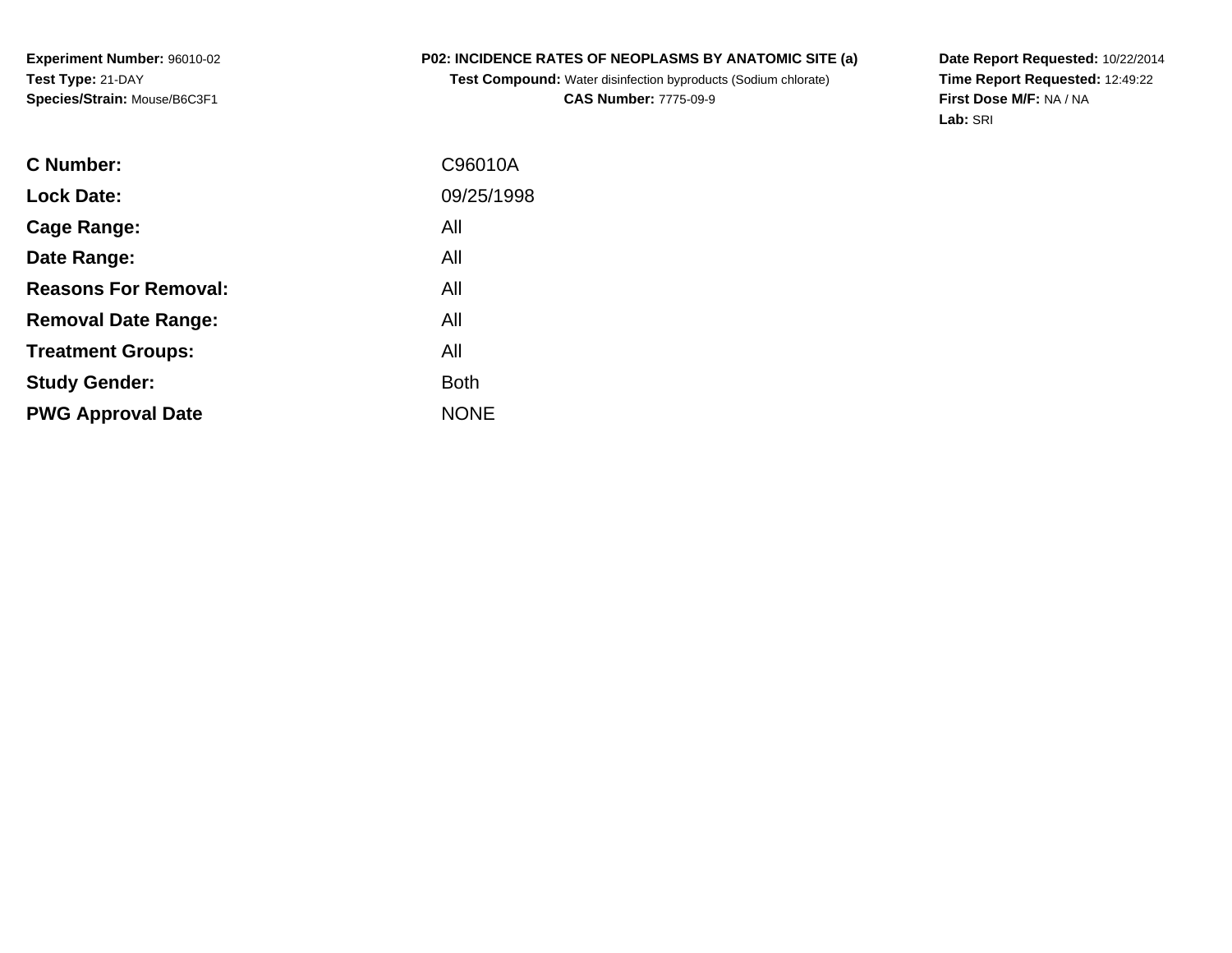**Experiment Number:** 96010-02**Test Type:** 21-DAY**Species/Strain:** Mouse/B6C3F1

**Test Compound:** Water disinfection byproducts (Sodium chlorate)

**Date Report Requested:** 10/22/2014 **Time Report Requested:** 12:49:22**First Dose M/F:** NA / NA**Lab:** SRI

| <b>B6C3F1 Mouse MALE</b>                | 0 MG/L | <b>125 MG/L</b> | <b>250 MG/L</b> | <b>500 MG/L</b> | 1000MG/L | 2000MG/L |
|-----------------------------------------|--------|-----------------|-----------------|-----------------|----------|----------|
| <b>Disposition Summary</b>              |        |                 |                 |                 |          |          |
| <b>Animals Initially In Study</b>       | 10     | 10              | 10              | $10$            | 10       | 10       |
| <b>Early Deaths</b>                     |        |                 |                 |                 |          |          |
| <b>Survivors</b>                        |        |                 |                 |                 |          |          |
| <b>Terminal Sacrifice</b>               | 10     | 10              | 10              | 10              | 10       | 10       |
| <b>Animals Examined Microscopically</b> | 10     |                 |                 |                 |          | 10       |
| <b>ALIMENTARY SYSTEM</b>                |        |                 |                 |                 |          |          |
| Esophagus                               | (10)   | (0)             | (0)             | (0)             | (0)      | (10)     |
| Gallbladder                             | (9)    | (0)             | (0)             | (0)             | (0)      | (8)      |
| Intestine Large, Cecum                  | (10)   | (0)             | (0)             | (0)             | (0)      | (10)     |
| Intestine Large, Colon                  | (10)   | (0)             | (0)             | (0)             | (0)      | (10)     |
| Intestine Large, Rectum                 | (10)   | (0)             | (0)             | (0)             | (0)      | (10)     |
| Intestine Small, Duodenum               | (10)   | (0)             | (0)             | (0)             | (0)      | (10)     |
| Intestine Small, Ileum                  | (10)   | (0)             | (0)             | (0)             | (0)      | (10)     |
| Intestine Small, Jejunum                | (10)   | (0)             | (0)             | (0)             | (0)      | (10)     |
| Liver                                   | (10)   | (0)             | (0)             | (0)             | (0)      | (10)     |
| Pancreas                                | (10)   | (0)             | (0)             | (0)             | (0)      | (10)     |
| Salivary Glands                         | (10)   | (0)             | (0)             | (0)             | (0)      | (10)     |
| Stomach, Forestomach                    | (10)   | (0)             | (0)             | (0)             | (0)      | (10)     |
| Stomach, Glandular                      | (10)   | (0)             | (0)             | (0)             | (0)      | (10)     |
| CARDIOVASCULAR SYSTEM                   |        |                 |                 |                 |          |          |
| <b>Blood Vessel</b>                     | (10)   | (0)             | (0)             | (0)             | (0)      | (10)     |
| Heart                                   | (10)   | (0)             | (0)             | (0)             | (0)      | (10)     |
| <b>ENDOCRINE SYSTEM</b>                 |        |                 |                 |                 |          |          |
| <b>Adrenal Cortex</b>                   | (10)   | (0)             | (0)             | (0)             | (0)      | (10)     |
| Adrenal Medulla                         | (10)   | (0)             | (0)             | (0)             | (0)      | (10)     |

a - Number of animals examined microscopically at site and number of animals with lesion

b - Primary tumors: all tumors except metastatic tumors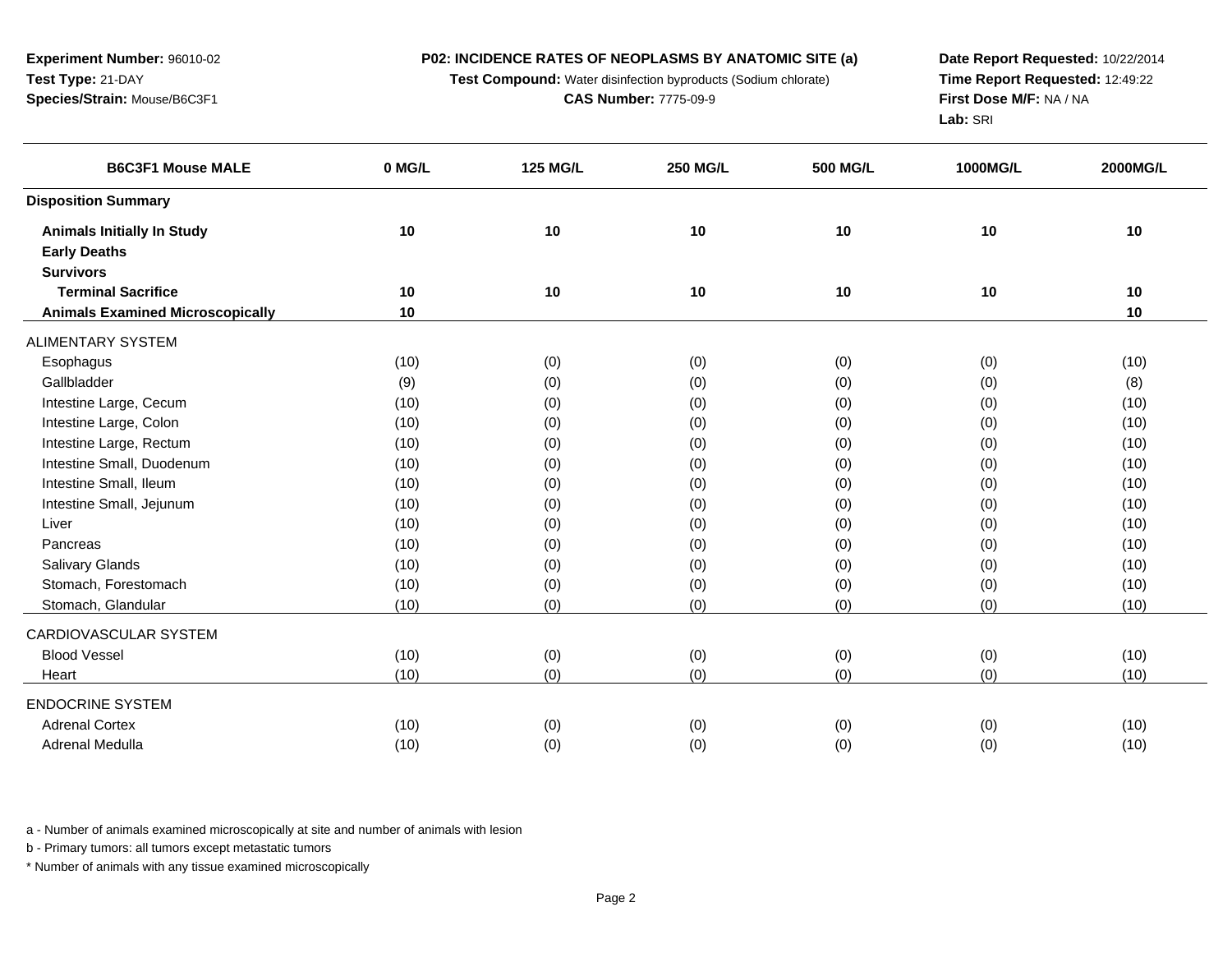**Experiment Number:** 96010-02**Test Type:** 21-DAY**Species/Strain:** Mouse/B6C3F1

**Test Compound:** Water disinfection byproducts (Sodium chlorate)

**Date Report Requested:** 10/22/2014 **Time Report Requested:** 12:49:22**First Dose M/F:** NA / NA**Lab:** SRI

| <b>B6C3F1 Mouse MALE</b>    | 0 MG/L | <b>125 MG/L</b> | <b>250 MG/L</b> | 500 MG/L | 1000MG/L | <b>2000MG/L</b> |
|-----------------------------|--------|-----------------|-----------------|----------|----------|-----------------|
| Islets, Pancreatic          | (0)    | (0)             | (0)             | (0)      | (0)      | (1)             |
| Parathyroid Gland           | (8)    | (0)             | (0)             | (0)      | (0)      | (8)             |
| <b>Pituitary Gland</b>      | (8)    | (0)             | (0)             | (0)      | (0)      | (10)            |
| <b>Thyroid Gland</b>        | (10)   | (0)             | (0)             | (0)      | (0)      | (10)            |
| <b>GENERAL BODY SYSTEM</b>  |        |                 |                 |          |          |                 |
| None                        |        |                 |                 |          |          |                 |
| <b>GENITAL SYSTEM</b>       |        |                 |                 |          |          |                 |
| Epididymis                  | (10)   | (0)             | (0)             | (0)      | (0)      | (10)            |
| <b>Preputial Gland</b>      | (10)   | (0)             | (0)             | (0)      | (0)      | (10)            |
| Prostate                    | (10)   | (0)             | (0)             | (0)      | (0)      | (10)            |
| Seminal Vesicle             | (10)   | (0)             | (0)             | (0)      | (0)      | (10)            |
| <b>Testes</b>               | (10)   | (0)             | (0)             | (0)      | (0)      | (10)            |
| <b>HEMATOPOIETIC SYSTEM</b> |        |                 |                 |          |          |                 |
| <b>Bone Marrow</b>          | (10)   | (0)             | (0)             | (0)      | (0)      | (10)            |
| Lymph Node, Mandibular      | (10)   | (0)             | (0)             | (0)      | (0)      | (9)             |
| Lymph Node, Mesenteric      | (10)   | (0)             | (0)             | (0)      | (0)      | (8)             |
| Spleen                      | (10)   | (0)             | (0)             | (0)      | (0)      | (10)            |
| Thymus                      | (10)   | (0)             | (0)             | (0)      | (0)      | (10)            |
| <b>INTEGUMENTARY SYSTEM</b> |        |                 |                 |          |          |                 |
| Skin                        | (10)   | (0)             | (0)             | (0)      | (0)      | (10)            |
| MUSCULOSKELETAL SYSTEM      |        |                 |                 |          |          |                 |
| Bone                        | (10)   | (0)             | (0)             | (0)      | (0)      | (10)            |
| NERVOUS SYSTEM              |        |                 |                 |          |          |                 |
| <b>Brain</b>                | (10)   | (0)             | (0)             | (0)      | (0)      | (10)            |

RESPIRATORY SYSTEM

a - Number of animals examined microscopically at site and number of animals with lesion

b - Primary tumors: all tumors except metastatic tumors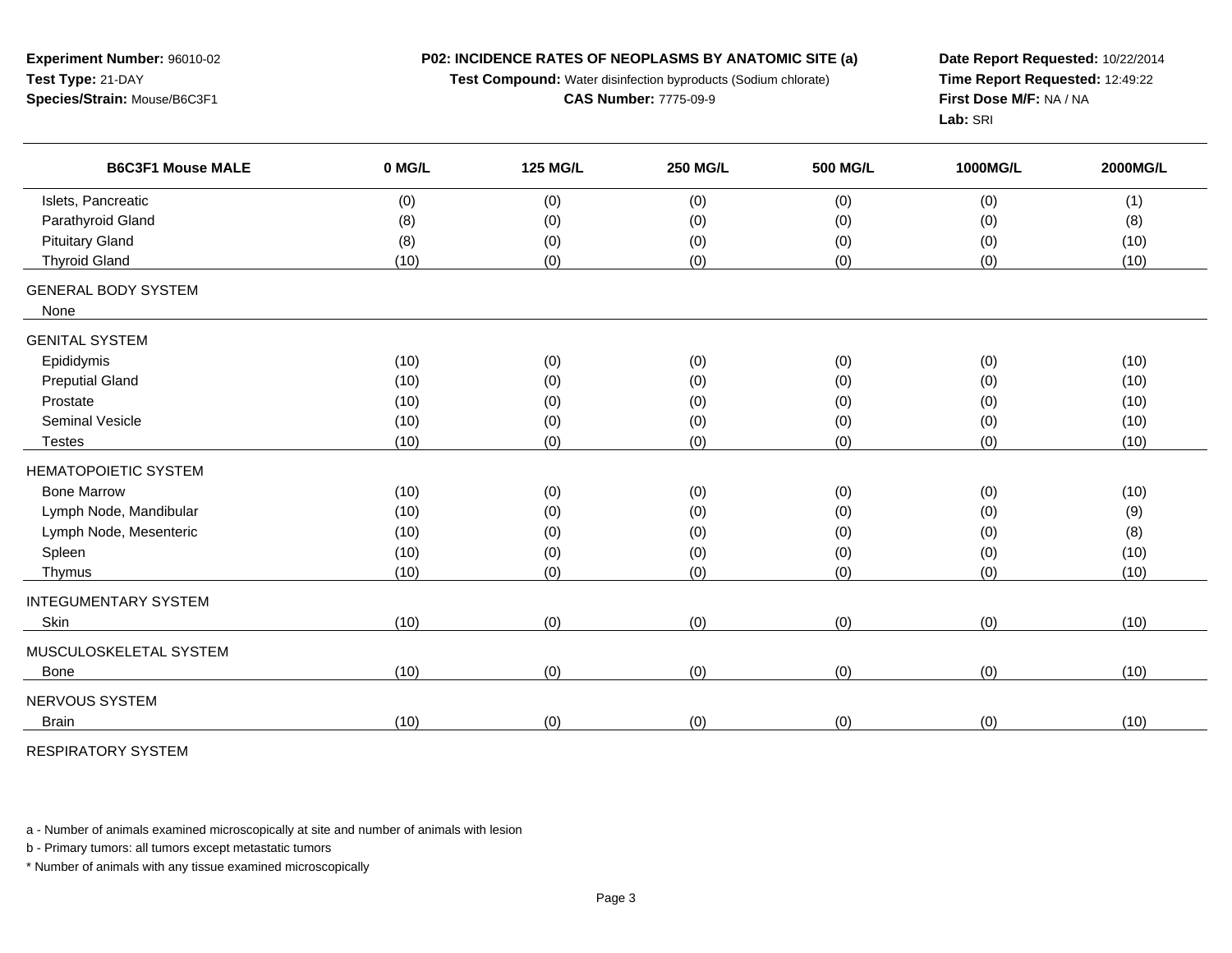**Experiment Number:** 96010-02**Test Type:** 21-DAY**Species/Strain:** Mouse/B6C3F1

**Test Compound:** Water disinfection byproducts (Sodium chlorate)

## **CAS Number:** 7775-09-9

**Date Report Requested:** 10/22/2014 **Time Report Requested:** 12:49:22**First Dose M/F:** NA / NA**Lab:** SRI

| <b>B6C3F1 Mouse MALE</b> | 0 MG/L | <b>125 MG/L</b> | <b>250 MG/L</b> | <b>500 MG/L</b> | <b>1000MG/L</b> | 2000MG/L |
|--------------------------|--------|-----------------|-----------------|-----------------|-----------------|----------|
| Lung                     | (10)   | (0)             | (0)             | (0)             | (0)             | (10)     |
| Nose                     | (10)   | (0)             | (0)             | (0)             | (0)             | (10)     |
| Trachea                  | (10)   | (0)             | (0)             | (0)             | (0)             | (10)     |
| SPECIAL SENSES SYSTEM    |        |                 |                 |                 |                 |          |
| None                     |        |                 |                 |                 |                 |          |
| URINARY SYSTEM           |        |                 |                 |                 |                 |          |
| Kidney                   | (10)   | (0)             | (0)             | (0)             | (0)             | (10)     |
| <b>Urinary Bladder</b>   | (10)   | (0)             | (0)             | (0)             | (0)             | (10)     |

a - Number of animals examined microscopically at site and number of animals with lesion

b - Primary tumors: all tumors except metastatic tumors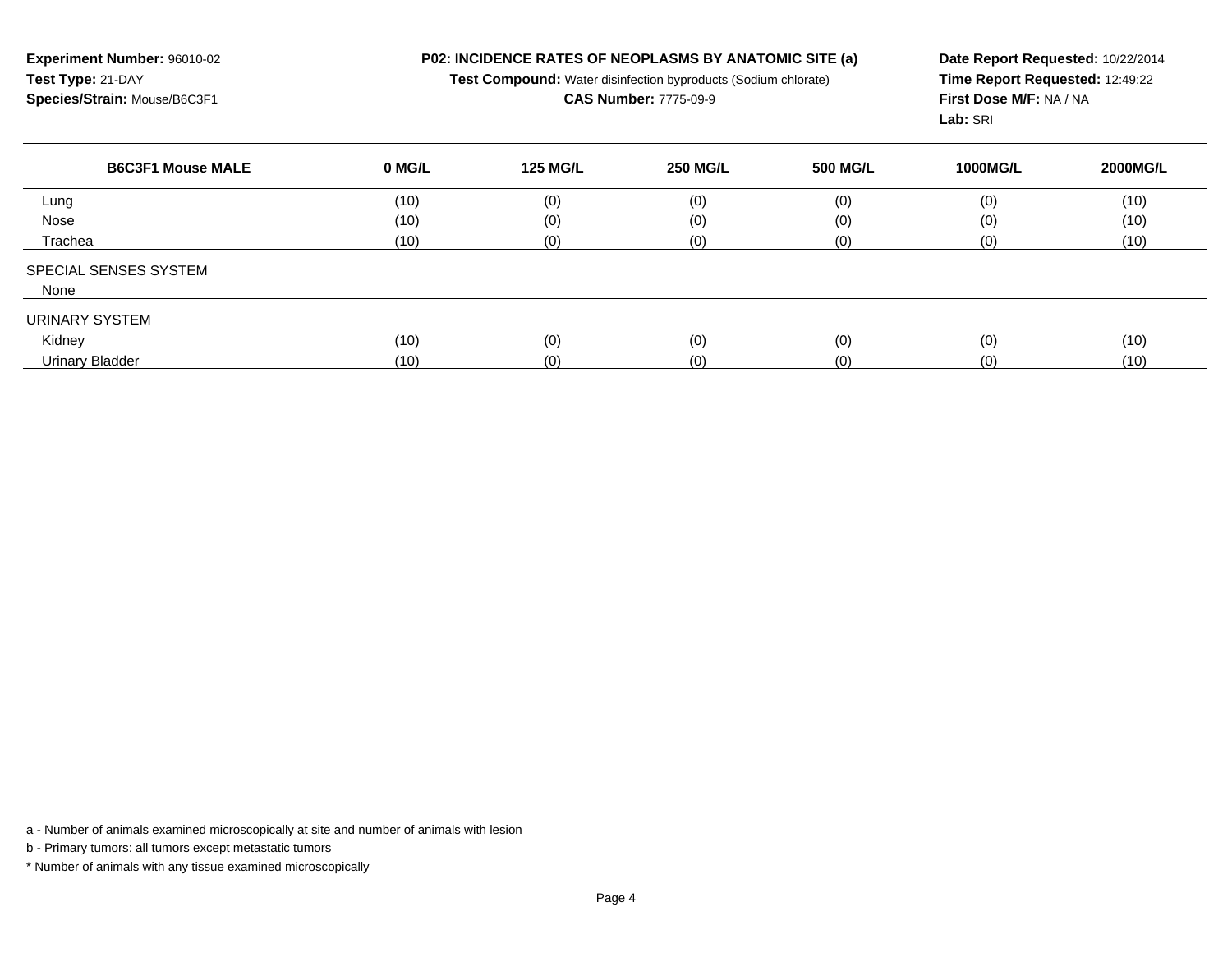| Experiment Number: 96010-02<br>Test Type: 21-DAY<br>Species/Strain: Mouse/B6C3F1    |        | P02: INCIDENCE RATES OF NEOPLASMS BY ANATOMIC SITE (a)<br>Test Compound: Water disinfection byproducts (Sodium chlorate)<br><b>CAS Number: 7775-09-9</b> | Date Report Requested: 10/22/2014<br>Time Report Requested: 12:49:22<br>First Dose M/F: NA / NA<br>Lab: SRI |                 |                 |                 |
|-------------------------------------------------------------------------------------|--------|----------------------------------------------------------------------------------------------------------------------------------------------------------|-------------------------------------------------------------------------------------------------------------|-----------------|-----------------|-----------------|
| <b>B6C3F1 Mouse MALE</b>                                                            | 0 MG/L | <b>125 MG/L</b>                                                                                                                                          | <b>250 MG/L</b>                                                                                             | <b>500 MG/L</b> | <b>1000MG/L</b> | <b>2000MG/L</b> |
| <b>Tumor Summary for MALE</b>                                                       |        |                                                                                                                                                          |                                                                                                             |                 |                 |                 |
| <b>Total Animals with Primary Neoplasms (b)</b><br><b>Total Primary Neoplasms</b>   |        |                                                                                                                                                          |                                                                                                             |                 |                 |                 |
| <b>Total Animals with Benign Neoplasms</b><br><b>Total Benign Neoplasms</b>         |        |                                                                                                                                                          |                                                                                                             |                 |                 |                 |
| <b>Total Animals with Malignant Neoplasms</b><br><b>Total Malignant Neoplasms</b>   |        |                                                                                                                                                          |                                                                                                             |                 |                 |                 |
| <b>Total Animals with Metastatic Neoplasms</b><br><b>Total Metastatic Neoplasms</b> |        |                                                                                                                                                          |                                                                                                             |                 |                 |                 |
| <b>Total Animals with Malignant Neoplasms</b><br><b>Uncertain Primary Site</b>      |        |                                                                                                                                                          |                                                                                                             |                 |                 |                 |
| Total Animals with Neoplasms Uncertain -<br><b>Benign or Malignant</b>              |        |                                                                                                                                                          |                                                                                                             |                 |                 |                 |
| <b>Total Uncertain Neoplasms</b>                                                    |        |                                                                                                                                                          |                                                                                                             |                 |                 |                 |

\*\*\*END OF MALE DATA\*\*\*

a - Number of animals examined microscopically at site and number of animals with lesion

b - Primary tumors: all tumors except metastatic tumors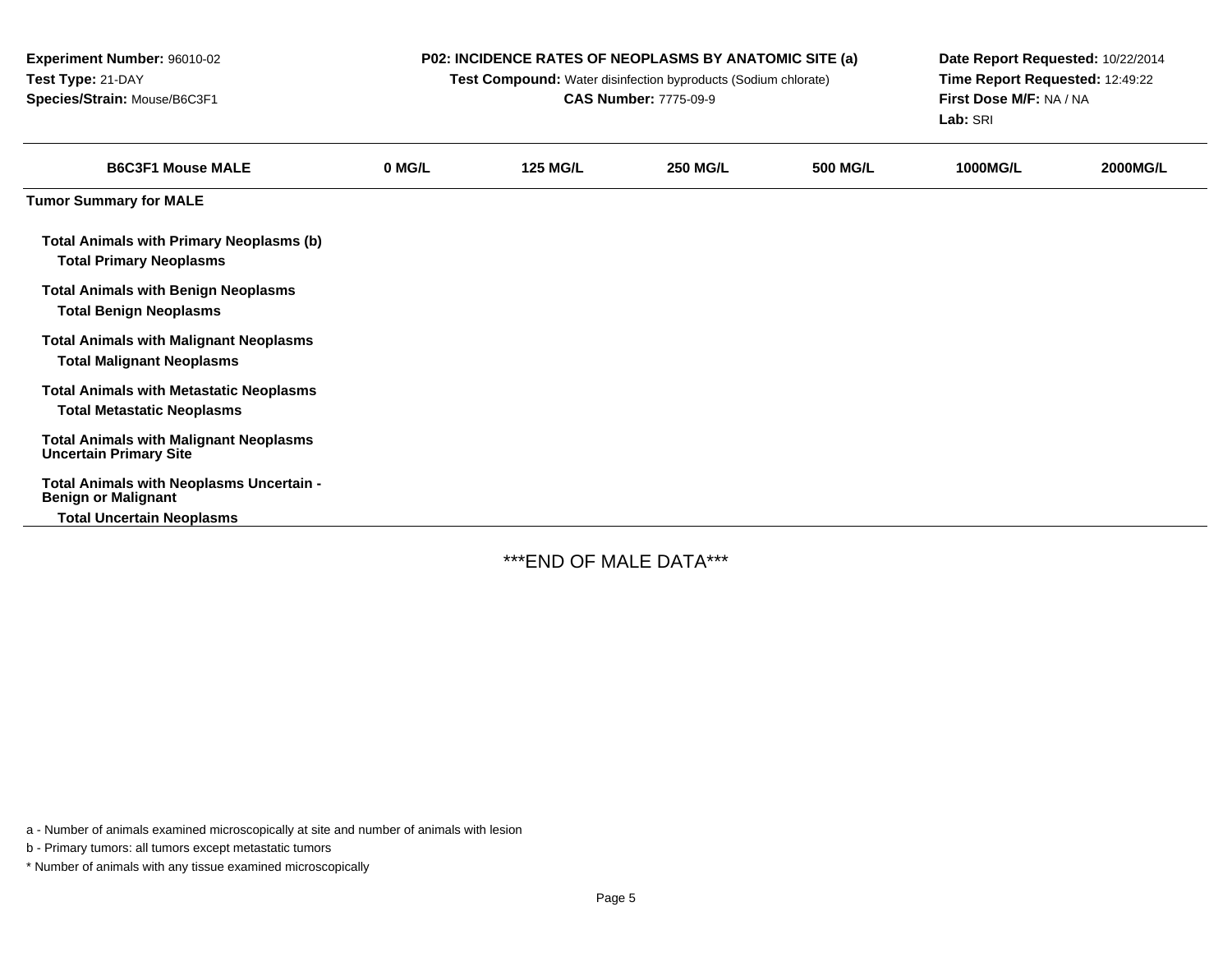**Experiment Number:** 96010-02**Test Type:** 21-DAY**Species/Strain:** Mouse/B6C3F1

**Test Compound:** Water disinfection byproducts (Sodium chlorate)

**Date Report Requested:** 10/22/2014 **Time Report Requested:** 12:49:22**First Dose M/F:** NA / NA**Lab:** SRI

| <b>B6C3F1 Mouse FEMALE</b>              | 0 MG/L | <b>125 MG/L</b> | <b>250 MG/L</b> | <b>500 MG/L</b> | 1000MG/L | 2000MG/L |
|-----------------------------------------|--------|-----------------|-----------------|-----------------|----------|----------|
| <b>Disposition Summary</b>              |        |                 |                 |                 |          |          |
| <b>Animals Initially In Study</b>       | 10     | 10              | 10              | 10              | 10       | 10       |
| <b>Early Deaths</b>                     |        |                 |                 |                 |          |          |
| <b>Survivors</b>                        |        |                 |                 |                 |          |          |
| <b>Terminal Sacrifice</b>               | 10     | 10              | 10              | 10              | 10       | 10       |
| <b>Animals Examined Microscopically</b> | 10     |                 |                 |                 |          | 10       |
| ALIMENTARY SYSTEM                       |        |                 |                 |                 |          |          |
| Esophagus                               | (8)    | (0)             | (0)             | (0)             | (0)      | (8)      |
| Gallbladder                             | (9)    | (0)             | (0)             | (0)             | (0)      | (9)      |
| Intestine Large, Cecum                  | (10)   | (0)             | (0)             | (0)             | (0)      | (10)     |
| Intestine Large, Colon                  | (10)   | (0)             | (0)             | (0)             | (0)      | (10)     |
| Intestine Large, Rectum                 | (10)   | (0)             | (0)             | (0)             | (0)      | (10)     |
| Intestine Small, Duodenum               | (10)   | (0)             | (0)             | (0)             | (0)      | (10)     |
| Intestine Small, Ileum                  | (10)   | (0)             | (0)             | (0)             | (0)      | (10)     |
| Intestine Small, Jejunum                | (10)   | (0)             | (0)             | (0)             | (0)      | (10)     |
| Liver                                   | (10)   | (0)             | (0)             | (0)             | (0)      | (10)     |
| Pancreas                                | (10)   | (0)             | (0)             | (0)             | (0)      | (10)     |
| Salivary Glands                         | (10)   | (0)             | (0)             | (0)             | (0)      | (10)     |
| Stomach, Forestomach                    | (10)   | (0)             | (0)             | (0)             | (0)      | (10)     |
| Stomach, Glandular                      | (10)   | (0)             | (0)             | (0)             | (0)      | (10)     |
| CARDIOVASCULAR SYSTEM                   |        |                 |                 |                 |          |          |
| <b>Blood Vessel</b>                     | (10)   | (0)             | (0)             | (0)             | (0)      | (9)      |
| Heart                                   | (10)   | (0)             | (0)             | (0)             | (0)      | (10)     |
| <b>ENDOCRINE SYSTEM</b>                 |        |                 |                 |                 |          |          |
| <b>Adrenal Cortex</b>                   | (10)   | (0)             | (0)             | (0)             | (0)      | (10)     |
| Adrenal Medulla                         | (10)   | (0)             | (0)             | (0)             | (0)      | (10)     |

a - Number of animals examined microscopically at site and number of animals with lesion

b - Primary tumors: all tumors except metastatic tumors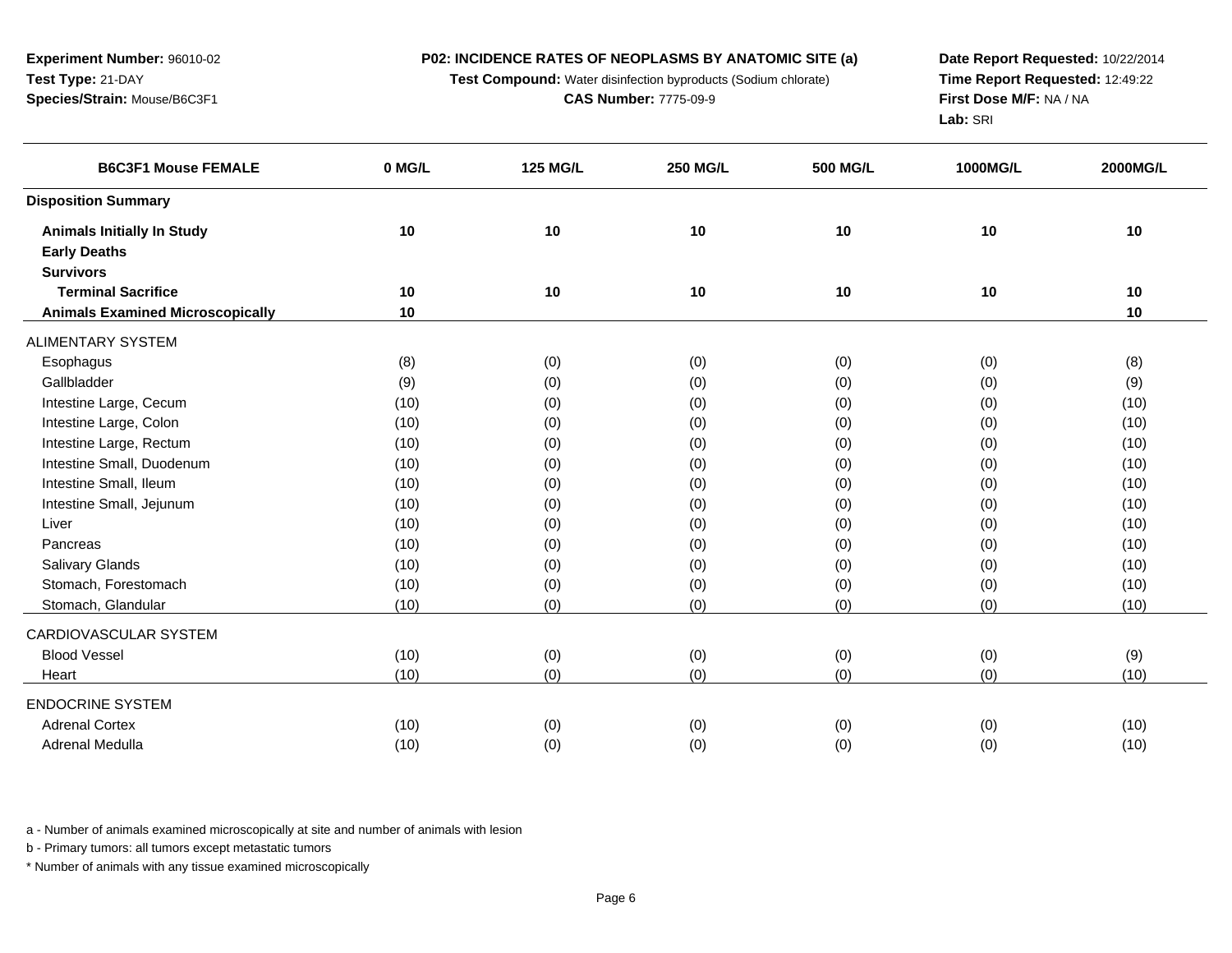**Experiment Number:** 96010-02**Test Type:** 21-DAY**Species/Strain:** Mouse/B6C3F1

**Test Compound:** Water disinfection byproducts (Sodium chlorate)

## **CAS Number:** 7775-09-9

**Date Report Requested:** 10/22/2014 **Time Report Requested:** 12:49:22**First Dose M/F:** NA / NA**Lab:** SRI

| <b>B6C3F1 Mouse FEMALE</b>  | 0 MG/L | <b>125 MG/L</b> | <b>250 MG/L</b> | <b>500 MG/L</b> | 1000MG/L | 2000MG/L |
|-----------------------------|--------|-----------------|-----------------|-----------------|----------|----------|
| Parathyroid Gland           | (10)   | (0)             | (0)             | (0)             | (0)      | (10)     |
| <b>Pituitary Gland</b>      | (10)   | (0)             | (0)             | (0)             | (0)      | (10)     |
| <b>Thyroid Gland</b>        | (10)   | (0)             | (0)             | (0)             | (0)      | (10)     |
| <b>GENERAL BODY SYSTEM</b>  |        |                 |                 |                 |          |          |
| None                        |        |                 |                 |                 |          |          |
| <b>GENITAL SYSTEM</b>       |        |                 |                 |                 |          |          |
| <b>Clitoral Gland</b>       | (10)   | (0)             | (0)             | (0)             | (0)      | (10)     |
| Ovary                       | (10)   | (0)             | (0)             | (0)             | (0)      | (10)     |
| Uterus                      | (10)   | (0)             | (0)             | (0)             | (0)      | (10)     |
| <b>HEMATOPOIETIC SYSTEM</b> |        |                 |                 |                 |          |          |
| <b>Bone Marrow</b>          | (10)   | (0)             | (0)             | (0)             | (0)      | (10)     |
| Lymph Node, Mandibular      | (10)   | (0)             | (0)             | (0)             | (0)      | (10)     |
| Lymph Node, Mesenteric      | (10)   | (0)             | (0)             | (0)             | (0)      | (10)     |
| Spleen                      | (10)   | (0)             | (0)             | (0)             | (0)      | (10)     |
| Thymus                      | (10)   | (0)             | (0)             | (0)             | (0)      | (10)     |
| <b>INTEGUMENTARY SYSTEM</b> |        |                 |                 |                 |          |          |
| <b>Mammary Gland</b>        | (10)   | (0)             | (0)             | (0)             | (0)      | (10)     |
| Skin                        | (10)   | (0)             | (0)             | (0)             | (0)      | (10)     |
| MUSCULOSKELETAL SYSTEM      |        |                 |                 |                 |          |          |
| <b>Bone</b>                 | (10)   | (0)             | (0)             | (0)             | (0)      | (10)     |
| NERVOUS SYSTEM              |        |                 |                 |                 |          |          |
| <b>Brain</b>                | (10)   | (0)             | (0)             | (0)             | (0)      | (10)     |
| <b>RESPIRATORY SYSTEM</b>   |        |                 |                 |                 |          |          |
| Lung                        | (10)   | (0)             | (0)             | (0)             | (0)      | (10)     |
| Nose                        | (10)   | (0)             | (0)             | (0)             | (0)      | (10)     |

a - Number of animals examined microscopically at site and number of animals with lesion

b - Primary tumors: all tumors except metastatic tumors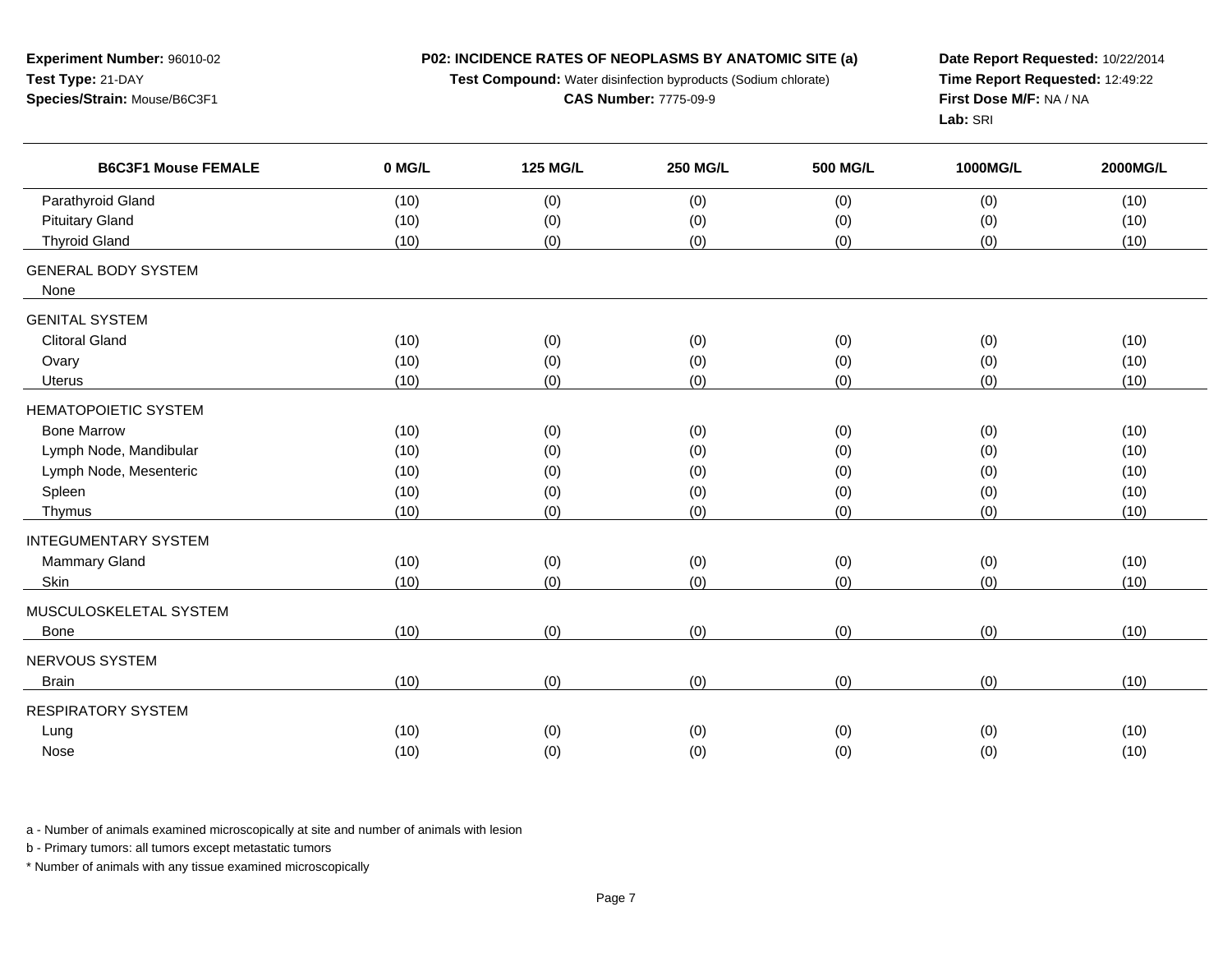| Experiment Number: 96010-02<br>Test Type: 21-DAY<br>Species/Strain: Mouse/B6C3F1 |        |                 | <b>P02: INCIDENCE RATES OF NEOPLASMS BY ANATOMIC SITE (a)</b><br>Date Report Requested: 10/22/2014<br>Time Report Requested: 12:49:22<br><b>Test Compound:</b> Water disinfection byproducts (Sodium chlorate)<br><b>CAS Number: 7775-09-9</b><br>First Dose M/F: NA / NA<br>Lab: SRI |                 |                 |                 |
|----------------------------------------------------------------------------------|--------|-----------------|---------------------------------------------------------------------------------------------------------------------------------------------------------------------------------------------------------------------------------------------------------------------------------------|-----------------|-----------------|-----------------|
| <b>B6C3F1 Mouse FEMALE</b>                                                       | 0 MG/L | <b>125 MG/L</b> | <b>250 MG/L</b>                                                                                                                                                                                                                                                                       | <b>500 MG/L</b> | <b>1000MG/L</b> | <b>2000MG/L</b> |
| Trachea                                                                          | (10)   | (0)             | (0)                                                                                                                                                                                                                                                                                   | (0)             | (0)             | (10)            |
| <b>SPECIAL SENSES SYSTEM</b><br>None                                             |        |                 |                                                                                                                                                                                                                                                                                       |                 |                 |                 |
| URINARY SYSTEM                                                                   |        |                 |                                                                                                                                                                                                                                                                                       |                 |                 |                 |
| Kidney                                                                           | (10)   | (0)             | (0)                                                                                                                                                                                                                                                                                   | (0)             | (0)             | (10)            |
| Urinary Bladder                                                                  | (10)   | (0)             | (0)                                                                                                                                                                                                                                                                                   | (0)             | (0)             | (10)            |

a - Number of animals examined microscopically at site and number of animals with lesion

b - Primary tumors: all tumors except metastatic tumors